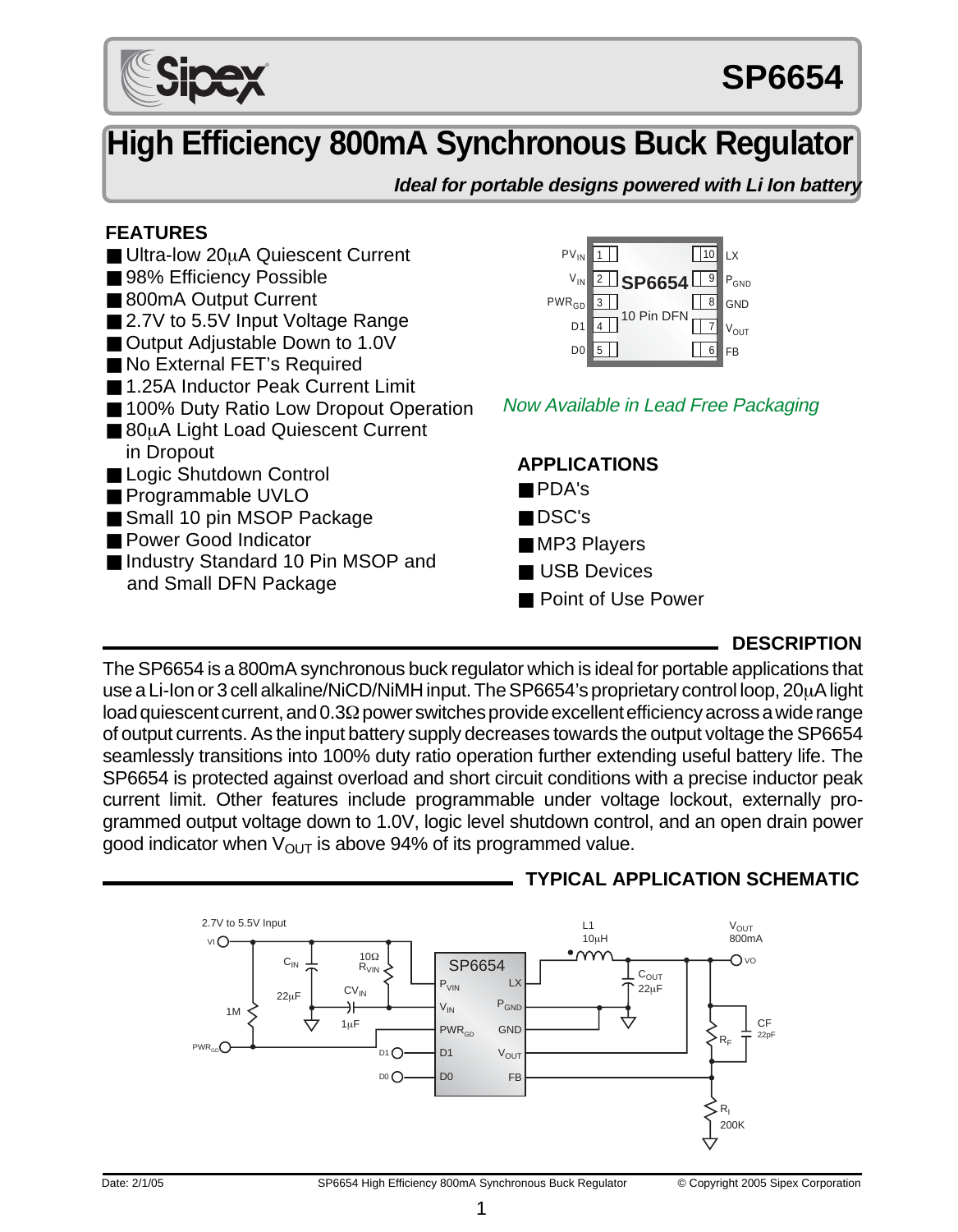#### **ABSOLUTE MAXIMUM RATINGS**

These are stress ratings only and functional operation of the device at these ratings or any other above those indicated in the operation sections of the specifications below is not implied. Exposure to absolute maximum rating conditions for extended periods of time may affect reliability.

# **ELECTRICAL CHARACTERISTICS**

 $V_{IN} = PV_{IN} = V_{SDN} = 3.6V$ ,  $V_{OUT} = V_{FB}$ ,  $I_0 = 0$ mA,  $T_{AMB} = -40^{\circ}C$  to  $+85^{\circ}C$ , The  $\blacklozenge$  denotes the specifications which apply over the full operating temperature range, unless otherwise specified.

| <b>PARAMETER</b>                                                                   | <b>MIN</b>  | <b>TYP</b>   | <b>MAX</b> | <b>UNITS</b>  |                 | <b>CONDITIONS</b>                                                                 |
|------------------------------------------------------------------------------------|-------------|--------------|------------|---------------|-----------------|-----------------------------------------------------------------------------------|
| Input Voltage Operating                                                            | <b>UVLO</b> |              | 5.5        | V             | ۰               | Result of $I_0$ measurement at<br>$V_{IN} = PV_{IN} = 5.5V$                       |
| Minimum Output Voltage                                                             | 1.0         |              |            | V             | ٠               | FB Set Voltage, Vr                                                                |
| FB Set Voltage, Vr                                                                 | 0.784       | 0.800        | 0.816      | V             |                 | $25^{\circ}$ C, IO = 200mA Close<br>Loop. $LI = 10\mu H$ ,                        |
|                                                                                    |             |              | ±4         | $\frac{0}{0}$ |                 | Measured at $V_{IN} = 5.5V$ , no<br>load, $T_{\text{AMB}} = 0^{\circ}$ C to 70° C |
| <b>Overall Accuracy</b>                                                            |             |              | ±5         |               | ۰               | Measured at $V_{\text{IN}} = 3.6V$ , 200mA<br>load, Close Loop                    |
| On-Time Constant - KON Min,<br>$T_{ON}$ = KON/(V <sub>IN</sub> -V <sub>OUT</sub> ) | 1.5         | 2.25         | 3.0        | $V^*$ µs      |                 | Close Loop, $LI = 10\mu H$ , $C_{OUT}$ =<br>$22\mu F$                             |
| Off-Time Min, $T_{OFF} = K_{OFF}/V_{OUT}$<br>Constant - K <sub>OFF</sub>           | 1.6         | 2.4          | 3.2        | $V^*$ µs      |                 | Inductor current limit tripped,<br>$V_{FB} = 0.5V$ Measured at $V = 2V$           |
| Off-Time Blanking                                                                  |             | 100          |            | ns            |                 | $T_{\text{AMB}} = 27^{\circ} \text{ C}$                                           |
| <b>PMOS Switch Resistance</b>                                                      |             | 0.3          | 0.6        |               | $\bullet$       | $IPMOS = 200mA$                                                                   |
| <b>NMOS Switch Resistance</b>                                                      |             | 0.3          | 0.6        |               | $\bullet$       | $INMOS = 200mA$                                                                   |
| <b>Inductor Current Limit</b>                                                      | 1.0         | 1.25         | 1.50       | A             | ٠               | $V_{FB} = 0.5V$                                                                   |
| LX Leakage Current                                                                 |             | 0.01         | 3          | μA            | $\blacklozenge$ | $D0 = D1 = 0$                                                                     |
| Power Efficiency                                                                   |             | 96           |            | %             |                 | $V_{\text{OUT}} = 2.5V$ , IO = 200mA<br>$T_{\text{AMB}} = 27^{\circ}$ C           |
|                                                                                    |             | 92           |            |               |                 | $V_{\text{OUT}} = 3.3V$ , IO = 800mA<br>$T_{\text{AMB}} = 27^{\circ}$ C           |
| Minimum Guaranteed Load Current                                                    | 800         | 900          |            | mA            | ۰               |                                                                                   |
| V <sub>IN</sub> Quiescent Current                                                  |             | 20           | 30         | μA            | ٠               | $V_{\text{OUT}} = 3.3V, V_{\text{IN}} = 3.6V$ and<br>$V_{\text{IN}} = 5.5V$       |
| V <sub>IN</sub> Shutdown Current                                                   |             | $\mathbf{1}$ | 500        | nA            | $\blacklozenge$ | $D1 = D0 = 0V$                                                                    |
| V <sub>OUT</sub> Quiescent Current                                                 |             | 2            | 5          | μA            | $\blacklozenge$ | $V_{OUT} = 3.3V$                                                                  |
| V <sub>OUT</sub> Shutdown Current                                                  |             | 1            | 500        | nA            | ۰               | $D1 = D0 = 0V$                                                                    |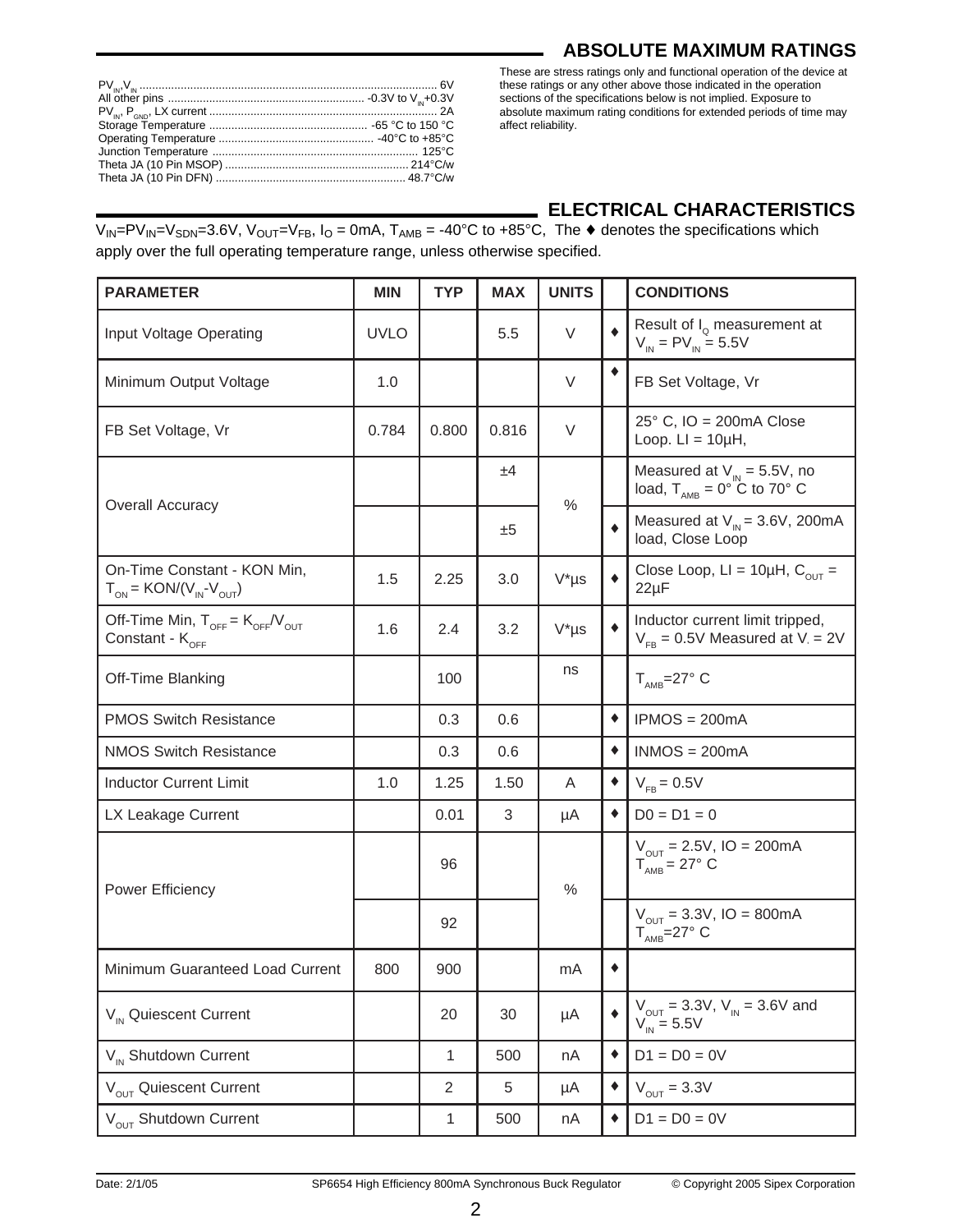# **ELECTRICAL CHARACTERISTICS**

 $V_{IN} = PV_{IN} = V_{SDN} = 3.6V$ ,  $V_{OUT} = V_{FB}$ ,  $I_{O} = 0$  mA,  $T_{AMB} = -40^{\circ}C$  to  $+85^{\circ}C$ , The  $\blacklozenge$  denotes the specifications wich apply over the full operating temperature range, unless otherwise specified.

| <b>PARAMETER</b>                                                       | <b>MIN</b> | <b>TYP</b> | <b>MAX</b> | <b>UNITS</b> |                 | <b>CONDITIONS</b>                                      |
|------------------------------------------------------------------------|------------|------------|------------|--------------|-----------------|--------------------------------------------------------|
|                                                                        | 2.55       | 2.70       | 2.85       |              | $\bullet$       | $D1 = 0V$ , $D0 = V_{in}$                              |
| <b>UVLO Undervoltage Lockout</b><br>Threshold, $V_{\text{IN}}$ falling | 2.70       | 2.85       | 3.00       | $\vee$       |                 | $D1 = V_{IN}$ , $D0 = 0V$                              |
|                                                                        | 2.85       | 3.00       | 3.15       |              | $\blacklozenge$ | $D1 = V_{IN}$ , $D0 = V_{IN}$                          |
| UVLO hysteresis                                                        |            | 40         |            | mV           |                 | $T_{\text{AMB}} = 27^{\circ} \text{ C}$                |
| <b>PWRGD Low Output Voltage</b>                                        |            |            | 0.4        | $\vee$       | ٠               | $V_{IN}$ = 3.3V, $I_{SINK}$ = 1mA                      |
| <b>PWRGD Leakage Current</b>                                           |            |            | 1          | μA           | $\bullet$       | $VPWRGD = 3.6V$                                        |
| <b>PWRGD Rising Threshold</b>                                          |            | -6         |            | $\%$         |                 | FB Set Voltage -6%,<br>$T_{\text{AMB}} = 27^{\circ}$ C |
| <b>PWRGD Hysterisis</b>                                                |            | 80         |            | mV           |                 | $T_{\text{AMB}} = 27^{\circ}$ C                        |
| D1,D0 Leakage Current                                                  |            | 1          | 500        | nA           | ٠               |                                                        |
| D1,D0 Input Threshold Voltage                                          | 0.60       | 0.90       |            | $\vee$       |                 | High to Low Transition                                 |
|                                                                        |            | 1.25       | 1.8        |              |                 | Low to High Transition                                 |
| FB Leakage Current                                                     |            | 1          | 100        | nA           |                 | $FB = 1V$                                              |

| D1 | D <sub>0</sub> |                                                                                 |
|----|----------------|---------------------------------------------------------------------------------|
|    |                | Shutdown. All internal circuitry is disabled and the power switches are opened. |
|    |                | Device enabled, falling UVLO threshold = 2.70V                                  |
|    |                | Device enabled, falling UVLO threshold = 2.85V                                  |
|    |                | Device enabled, falling UVLO threshold =3.00V                                   |

*Table 1. Operating Mode Definition*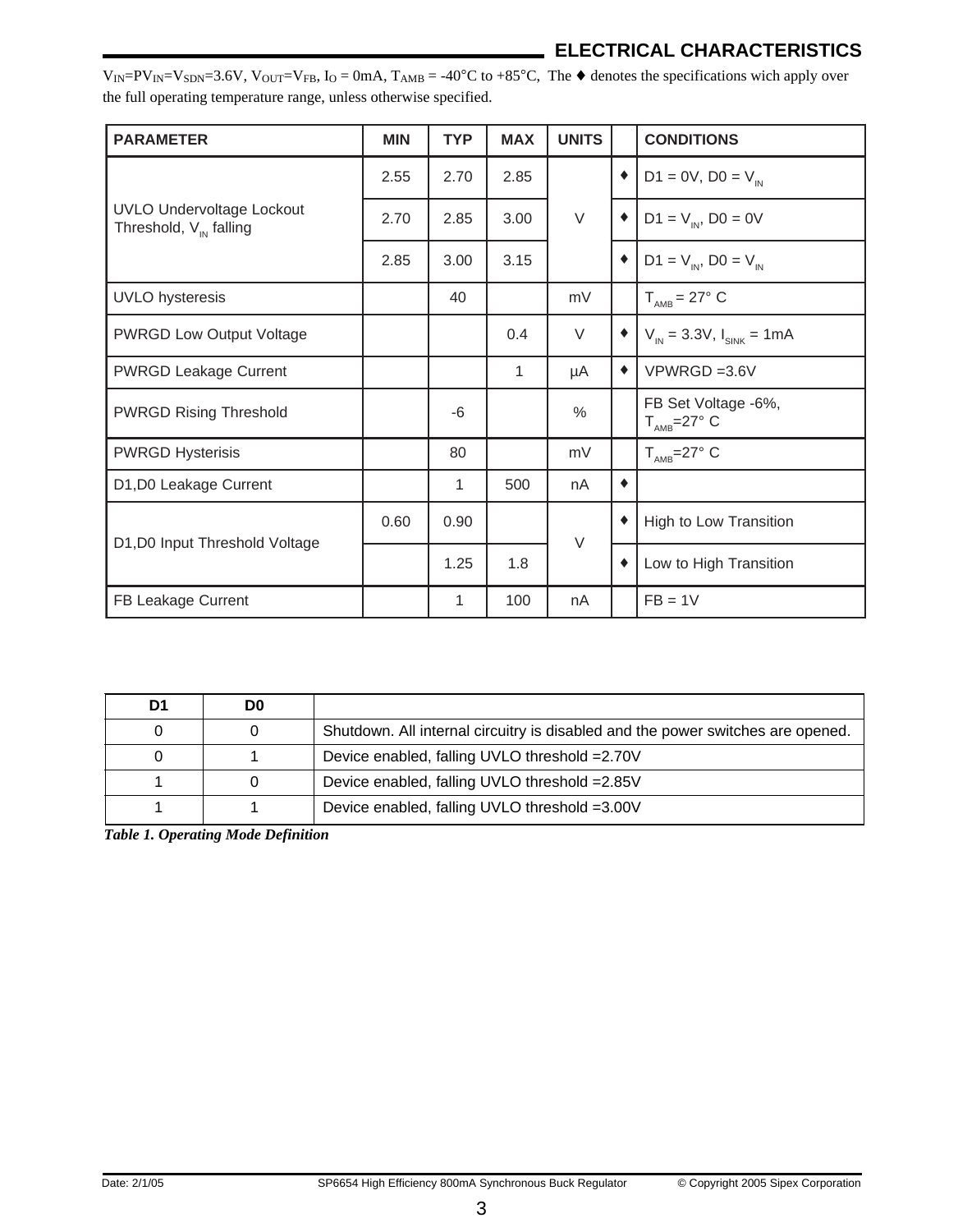| <b>PIN NUMBER</b> | <b>PIN NAME</b> | <b>DESCRIPTION</b>                                                                                                                                                                                                                     |
|-------------------|-----------------|----------------------------------------------------------------------------------------------------------------------------------------------------------------------------------------------------------------------------------------|
|                   | $PV_{IN}$       | Input voltage power pin. Inductor charging current passes through this pin.                                                                                                                                                            |
| 2                 | V <sub>IN</sub> | Internal supply voltage. Control circuitry powered from this pin.                                                                                                                                                                      |
| 3                 | $PWR_{GD}$      | Open drain Power Good indicator. If $V_{FB}$ is less than 750mV this pin is<br>pulled to ground. When $V_{FB}$ is above 750mV this pin is open. Connect<br>a resistor from this pin to $V_{IN}$ or $V_{OUT}$ to create a logic signal. |
| 4                 | D <sub>1</sub>  | Digital mode control input. See table I for definition.                                                                                                                                                                                |
| 5                 | D <sub>0</sub>  | Digital mode control input. See table I for definition.                                                                                                                                                                                |
| 6                 | FB.             | External feedback network input connection. Connect a resistor from<br>FB to ground and FB to $V_{OUT}$ to set the output voltage. This pin<br>regulates to the internal bandgap reference voltage of 0.8V.                            |
| 7                 | $V_{OUT}$       | Output voltage sense pin. Used by the timing circuit to set minimum on<br>and off times.                                                                                                                                               |
| 8                 | GND             | Internal ground pin. Control circuitry returns current to this pin.                                                                                                                                                                    |
| 9                 | $P_{GND}$       | Power ground pin. Synchronous rectifier current returns through this pin.                                                                                                                                                              |
| 10                | LX.             | Inductor switching node. Inductor tied between this pin and the output<br>capacitor to create regulated output voltage.                                                                                                                |

# **FUNCTIONAL DIAGRAM**

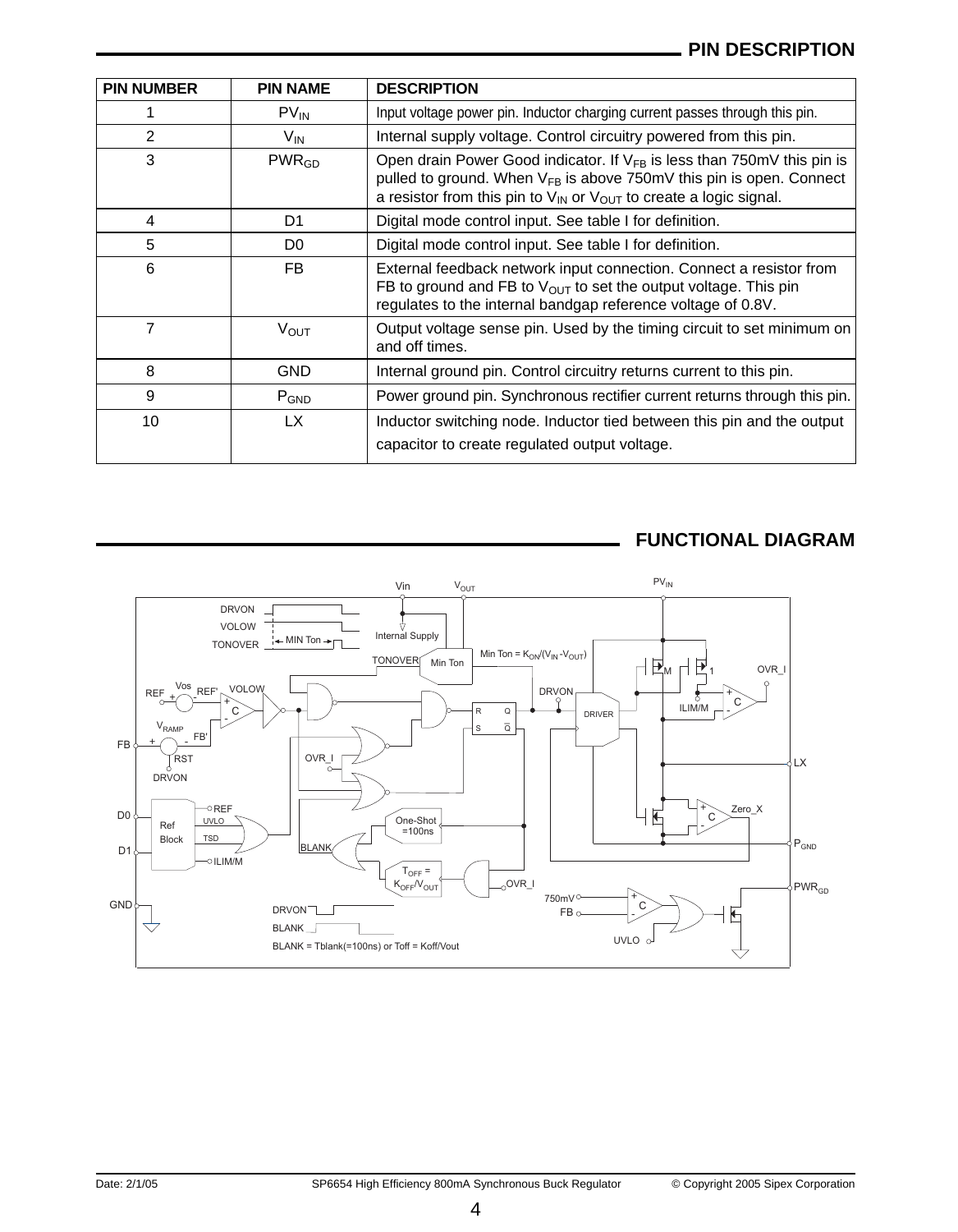Refer to the typical application schematic,  $T_{AMB}$ = +27°C





*Figure 3. Line/Load Rejection,*  $V_{OUT} = 3.3V$  **Figure 4. Line/Load Rejection,**  $V_{OUT} = 1.5V$ 



*Figure 5. No Load Battery Current, V*<sub>OUT</sub>=3.3V *Figure 6. No Load Battery Current, V*<sub>OUT</sub>=1.5V



*Figure 1. Efficiency vs Load, V*<sub>OUT</sub> = 3.3V *Figure 2. Efficiency vs Load, V*<sub>OUT</sub> = 1.5V



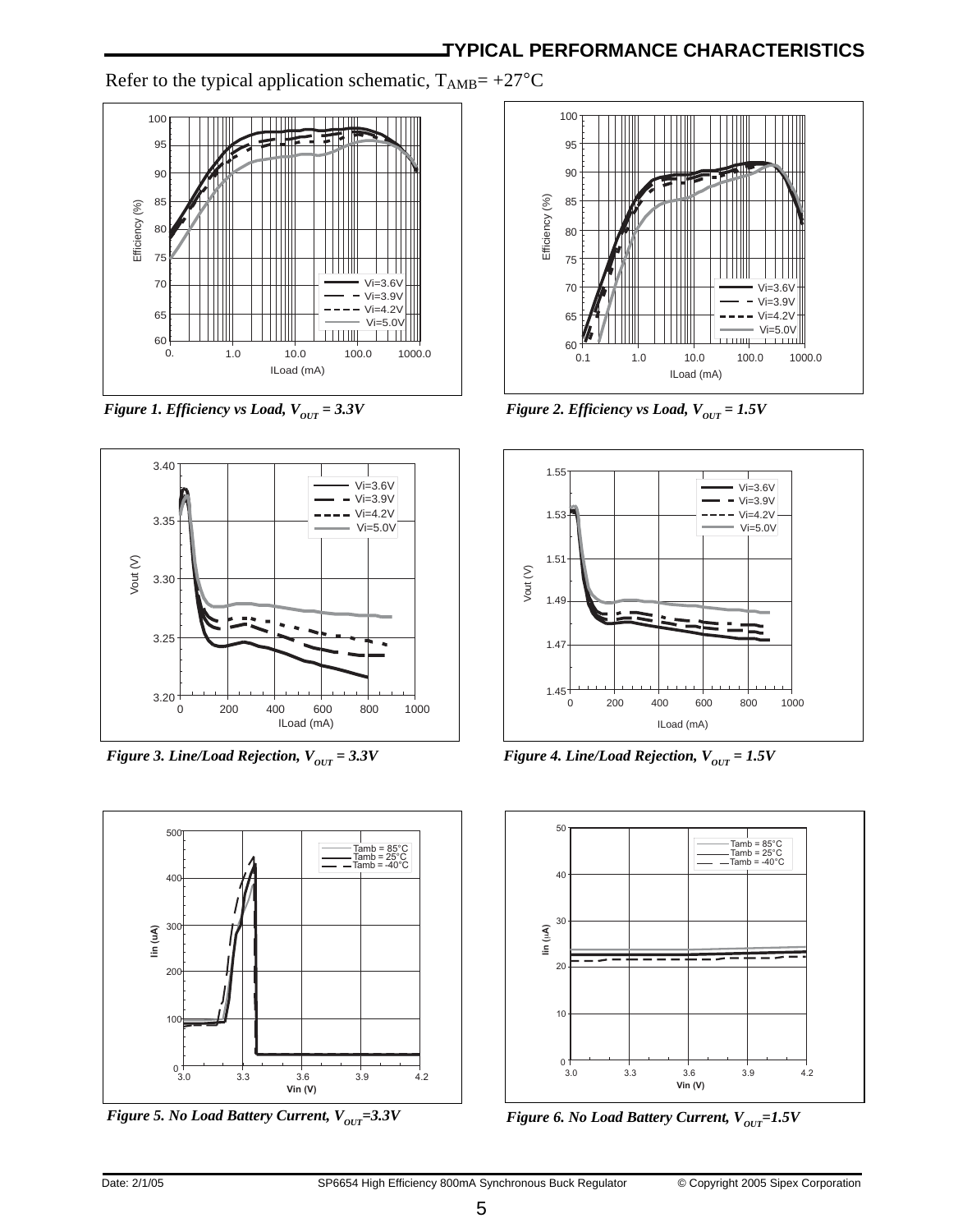Refer to the typical application schematic,  $T_{AMB} = +27^{\circ}C$ 





*Figure 9. K<sub>OFF</sub> vs V<sub>IN</sub>, V<sub>OUT</sub>=3.3V Figure 10. K<sub>OFF</sub> vs V<sub>IN</sub>, V<sub>OUT</sub>=1.5V* 







*Figure 7.*  $K_{ON}$  vs  $V_{IN}$   $V_{OUT}$  = 3.3V Figure 8.  $K_{ON}$  vs  $V_{IN}$   $V_{OUT}$  = 1.5V





*Figure 12. Ripple Frequency vs.*  $V_{IN} I_{OUT} = 600mA$ ,  $V_{OUT}$ =1.5 $V$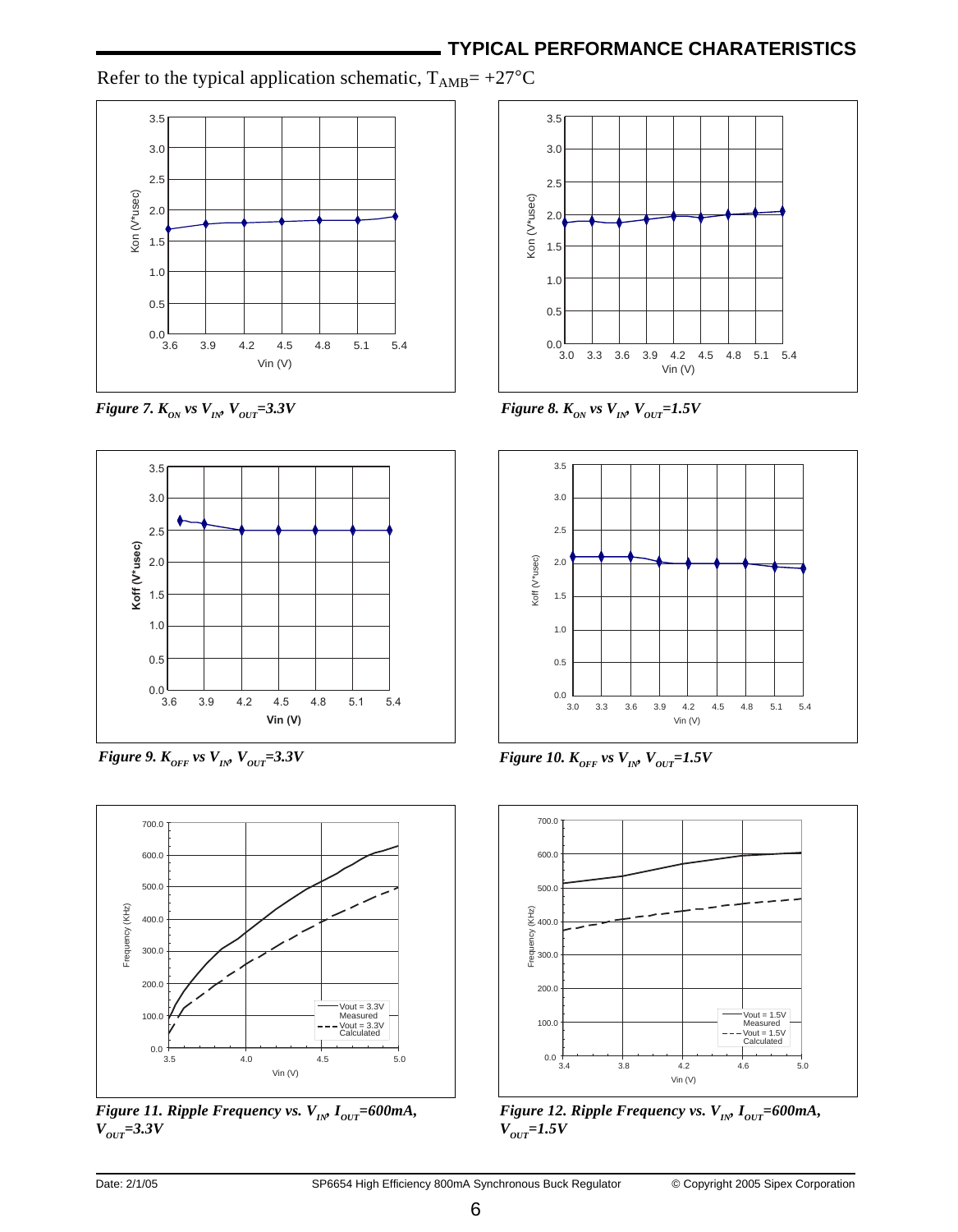# **TYPICAL PERFORMANCE CHARATERISTICS**

Refer to the typical application schematic,  $T_{AMB} = +27^{\circ}C$ 



*Figure 13.*  $V_{IN}$  *Start up, I*<sub>*OUT</sub>=0.6A, V*<sub>*OUT</sub>=3.3V Figure 14.*  $V_{IN}$  *Start up, I*<sub>*OUT</sub>=0.6A, V*<sub>*OUT</sub>=1.5V*</sub></sub></sub></sub>





*Figure 17. Start up from SHDN,*  $I_{orr} = 0.6A$ *, V<sub>OUT</sub>=3.3V Figure 18. Start up from SHDN,*  $I_{OUT} = 0.6A$ *, V<sub>OUT</sub>=1.5V* 





*Figure 15. Load Step, I*<sub>our</sub>=0.4A to 0.8A,  $V_{OUT}$ =3.3V *Figure 16. Load Step, I*<sub>our</sub>=0.4A to 0.8A,  $V_{OUT}$ =1.5V



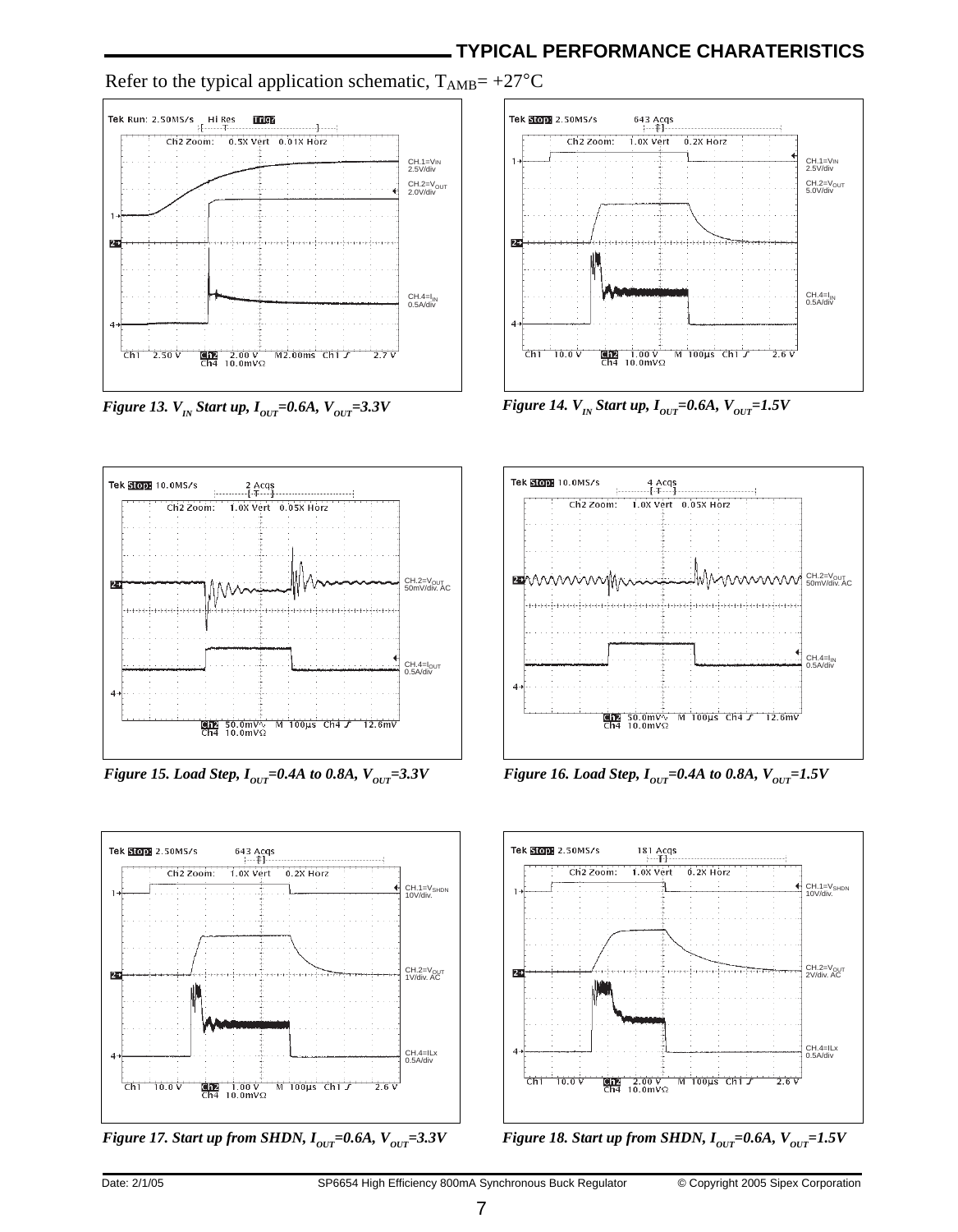The SP6654 is a high efficiency synchronous buck regulator with an input voltage range of  $+2.7V$  to  $+5.5V$  and an output that is adjustable between  $+1.0V$  and  $V_{IN}$ . The SP6654 features a unique on-time control loop that runs in discontinuous conduction mode (DCM) or continuous conduction mode (CCM) using synchronous rectification. Other features include, over-current protection, digitally controlled enable and under-voltage lockout, an external feedback pin, and a power good indicator.

The SP6654 operates with a light load quiescent current of 20µA using a 0.3Ω PMOS main switch and a 0.3Ω NMOS synchronous switch. It operates with excellent efficiency across the entire load range, making it an ideal solution for battery powered applications and low current step-down conversions. The part smoothly transitions into a 100% duty cycle under heavy load/ low input voltage conditions.

## **On-Time Control - Charge Phase**

The SP6654 uses a precision comparator and a minimum on-time to regulate the output voltage and control the inductor current under normal load conditions. As the feedback pin drops below the regulation point, the loop comparator output goes high and closes the main switch. The minimum on-timer is triggered, setting a logic high for the duration defined by:

$$
T_{ON} = \frac{K_{ON}}{V_{IN} - V_{OUT}}
$$

where:

 $K_{ON} = 2.25V^*$ usec constant

 $V_{IN} = V_{IN}$  pin voltage

$$
V_{OUT} = V_{OUT}
$$
pin voltage

To accommodate the use of ceramic and other low ESR capacitors, an open loop ramp is added to the feedback signal to mimic the inductor current ripple. The following waveforms describe the ideal ramp operation in both CCM and DCM operation.

In either CCM or DCM, the negative going ramp voltage ( $V_{RAMP}$  in the functional diagram)



is added to FB and this creates the FB's signal. This FB signal is applied to the negative terminal of the loop comparator. To the positive terminal of the loop comparator is applied the REF voltage of 0.8V plus an offset voltage Vos to compensate for the DC level of  $V_{RAMP}$  applied to the negative terminal. The result is an internal ramp with enough negative going offset (approximately 50mV) to trip the loop comparator whenever FB falls below regulation.

The output of the loop comparator, a rising VOLOW, causes a SET if  $BLANK = 0$  and  $OVR_I = 0$ . This starts inductor charging  $(DRVON = 1)$  and starts the minimum on-timer. The minimum on-timer times out and indicates DRVON can be reset if the voltage loop is satisfied. If  $V_{\text{OUT}}$  is still below the regulation point RESET is held low until  $V_{\text{OUT}}$  is above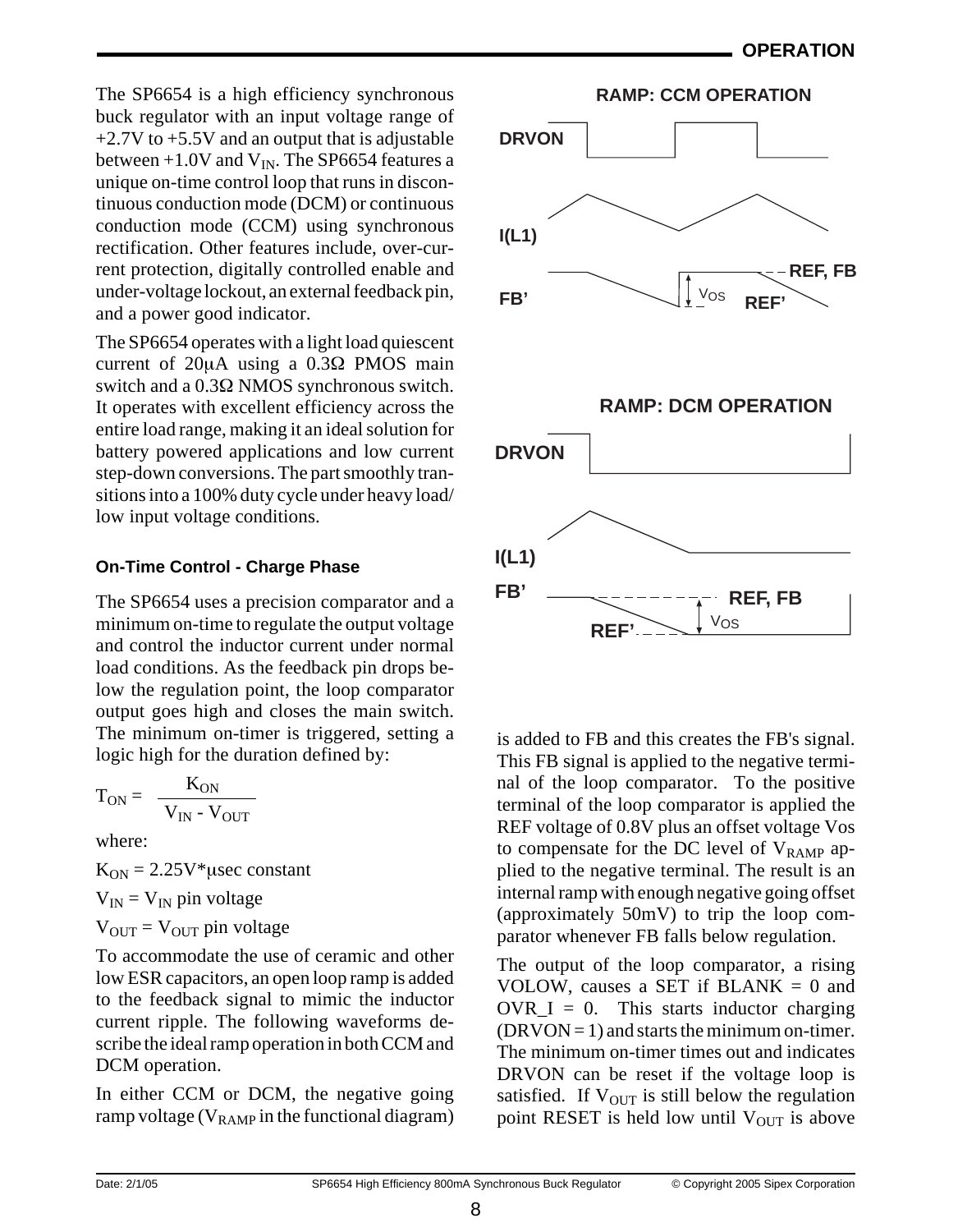regulation. Once RESET occurs  $T_{ON}$  minimum is reset, and the  $T<sub>OFF</sub>$  one-shot is triggered to blank the loop comparator from starting a new charge cycle for a minimum period. This blanking period occurs during the noisy LX transition to discharge, where spurious comparator states may occur. For  $T_{\text{OFF}} > T_{\text{BLANK}}$  the loop is in a discharge or wait state until the loop comparator starts the next charge cycle by DRVON going high.

If an over current occurs during charge the loop is interrupted and DRVON is RESET. The offtime one-shot pulse width is widened to  $T<sub>OFF</sub> =$  $K_{\text{OFF}}$  /  $V_{\text{OUT}}$ , which holds the loop in discharge for that time. At the end of the off-time the loop is released and controlled by VOLOW. In this manner maximum inductor current is controlled on a cycle-by-cycle basis. An assertion of UVLO (undervoltage lockout) or TSD (thermal shutdown) holds the loop in no-charge until the fault has ended.

# **On-Time Control - Discharge Phase**

The discharge phase follows with the high side PMOS switch opening and the low side NMOS switch closing to provide a discharge path for the inductor current. The decreasing inductor current and the load current cause the output voltage to drop. Under normal load conditions when the inductor current is below the programmed limit, the off-time will continue until the output voltage falls below the regulation threshold, which initiates a new charge cycle via the loop comparator.

The inductor current "floats" in continuous conduction mode. During this mode the inductor peak current is below the programmed limit and the valley current is above zero. This is to satisfy load currents that are greater than half the minimum current ripple. The current ripple,  $I_{LR}$ , is defined by the equation:

$$
I_{LR} \approx \frac{K_{ON}}{L} * \frac{V_{IN} - V_{OUT} - I_{OUT} * R_{CH}}{V_{IN} - V_{OUT}}
$$

where:

 $L = Inductor value$ 

 $I<sub>OUT</sub> = Load current$ 

 $R_{CH}$  = PMOS on resistance, 0.3 $\Omega$  typ.

If the  $I_{\text{OUT}}$  \*  $R_{\text{CH}}$  term is negligible compared with  $(V_{IN} - V_{OUT})$ , the above equation simplifies to:

$$
I_{LR} \approx \frac{K_{ON}}{L}
$$

For most applications, the inductor current ripple controlled by the SP6654 is constant regardless of input and output voltage. Because the output voltage ripple is equal to:

$$
V_{OUT} (ripple) = I_{LR} * R_{ESR}
$$

where:

 $R_{ESR} = ESR$  of the output capacitor

the output ripple of the SP6654 regulator is independent of the input and output voltages. For battery powered applications, where the battery voltage changes significantly, the SP6654 provides constant output voltage ripple throughout the battery lifetime. This greatly simplifies the LC filter design.

The maximum loop frequency in CCM is defined by the equation:

$$
F_{LP} \approx \frac{(V_{IN} - V_{OUT}) \times (V_{OUT} + I_{OUT} \times R_{DC})}{K_{ON} \times [V_{IN} + I_{OUT} \times (R_{DC} - R_{CH})]}
$$

where:

 $F_{LP} = CCM$  loop frequency

 $R_{DC}$  = NMOS on resistance, 0.3 $\Omega$  typ.

Ignoring conduction losses simplifies the loop frequency to:

$$
F_{LP} \approx \frac{1}{K_{ON}} * \frac{V_{OUT}}{V_{IN}} * (V_{IN} - V_{OUT})
$$

AND'ing the loop comparator and the on-timer reduces the switching frequency for load currents below half the inductor ripple current. This increases light load efficiency. The minimum on-time insures that the inductor current ripple is a minimum of  $K_{ON}/L$ , more than the load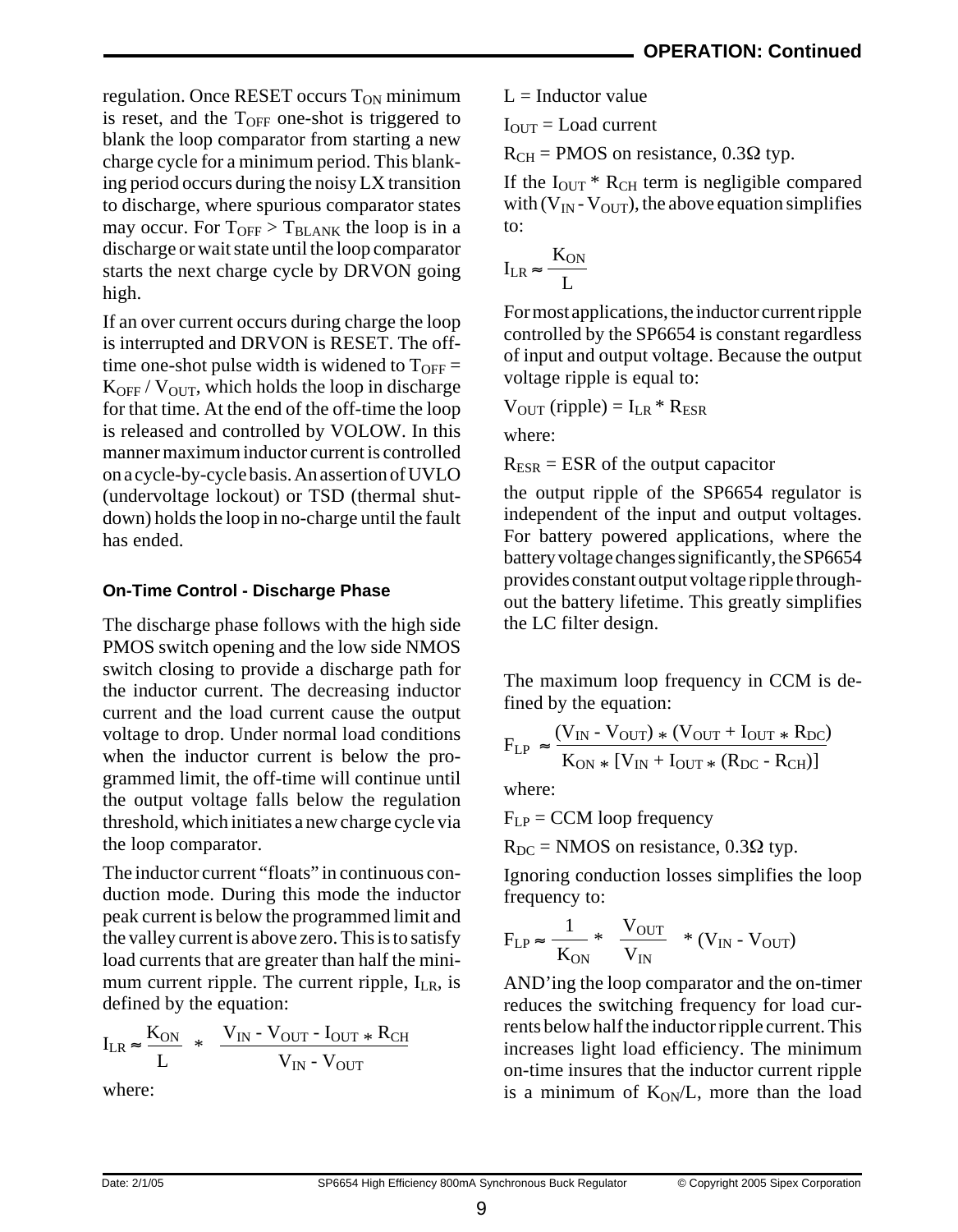current demands. The converter goes in to a standard pulse frequency modulation (PFM) mode where the switching frequency is proportional to the load current.

## **Low Dropout and Load Transient Operation**

AND'ing the loop comparator also increases the duty ratio past the ideal  $D=V_{\text{OUT}}/V_{\text{IN}}$  up to and including 100%. Under a light to heavy load transient, the loop comparator will hold the main switch on longer than the minimum on timer until the output is brought back into regulation.

Also, as the input voltage supply drops down close to the output voltage, the main MOSFET resistance loss will dictate a much higher duty ratio to regulate the output. Eventually as the input voltage drops low enough, the output voltage will follow, causing the loop comparator to hold the converter at 100% duty cycle.

This mode is critical in extending battery life when the output voltage is at or above the minimum usable input voltage. The dropout voltage is the minimum  $(V_{IN} - V_{OUT})$  below which the output regulation cannot be maintained. The dropout voltage of SP6654 is equal to  $I_L^*$  (0.3 $\Omega$ + R<sub>L1</sub>) where 0.3 $\Omega$  is the typical  $R_{DS(ON)}$  of the P-Channel MOSFET and  $R_L$  is the DC resistance of the inductor.

The SP6654 has been designed to operate in dropout with a light load Iq of only 80µA. The on-time control circuit seamlessly operates the converter between CCM, DCM, and low dropout modes without the need for compensation. The converter's transient response is quick since there is no compensated error amplifier in the loop.

# **Inductor Over-Current Protection**

To reduce the light load dropout Iq, the SP6654 over-current system is only enabled when  $I_{L1}$  > 400mA. The inductor over-current protection circuitry is programmed to limit the peak inductor current to 1.25A. This is done during the ontime by comparing the source to drain voltage drop of the PMOS passing the inductor current with a second voltage drop representing the maximum allowable inductor current. As the two voltages become equal, the over-current comparator triggers a minimum off-time one shot. The off-time one shot forces the loop into the discharge phase for a minimum  $T<sub>OFF</sub>$  time causing the inductor current to decrease. At the end of the off-time, loop control is handed back to the AND'd on-time signal. If the output voltage is still low, charging begins until the output is in regulation or the current limit has been reached again. During startup and overload conditions, the converter behaves like a current source at the programmed limit minus half the current ripple. The minimum  $T_{\text{OFF}}$  is controlled by the equation:

$$
T_{OFF\,(MIN)} = \frac{K_{OFF}}{V_{OUT}}
$$

# **Under-Voltage Lockout**

The SP6654 is equipped with a programmable under-voltage lockout to protect the input battery source from excessive currents when substantially discharged. When the input supply is below the UVLO threshold both power switches are open to prevent inductor current from flowing. The three levels of falling input voltage UVLO threshold are shown in Table 1, with a typical hysteresis of 120mV to prevent chattering due to the impedance of the input source. During UVLO, PWR<sub>GD</sub> is forced low.

## **Under-Current Detection**

The synchronous rectifier is comprised of an inductor discharge switch, a voltage comparator, and a driver latch. During the off-time, positive inductor current flows into the PGND pin 9 through the low side NMOS switch to LX pin 10, through the inductor and the output capacitor, and back to pin 9. The comparator monitors the voltage drop across the discharge NMOS. As the inductor current approaches zero, the channel voltage sign goes from negative to positive, causing the comparator to trigger the driver latch and open the switch to prevent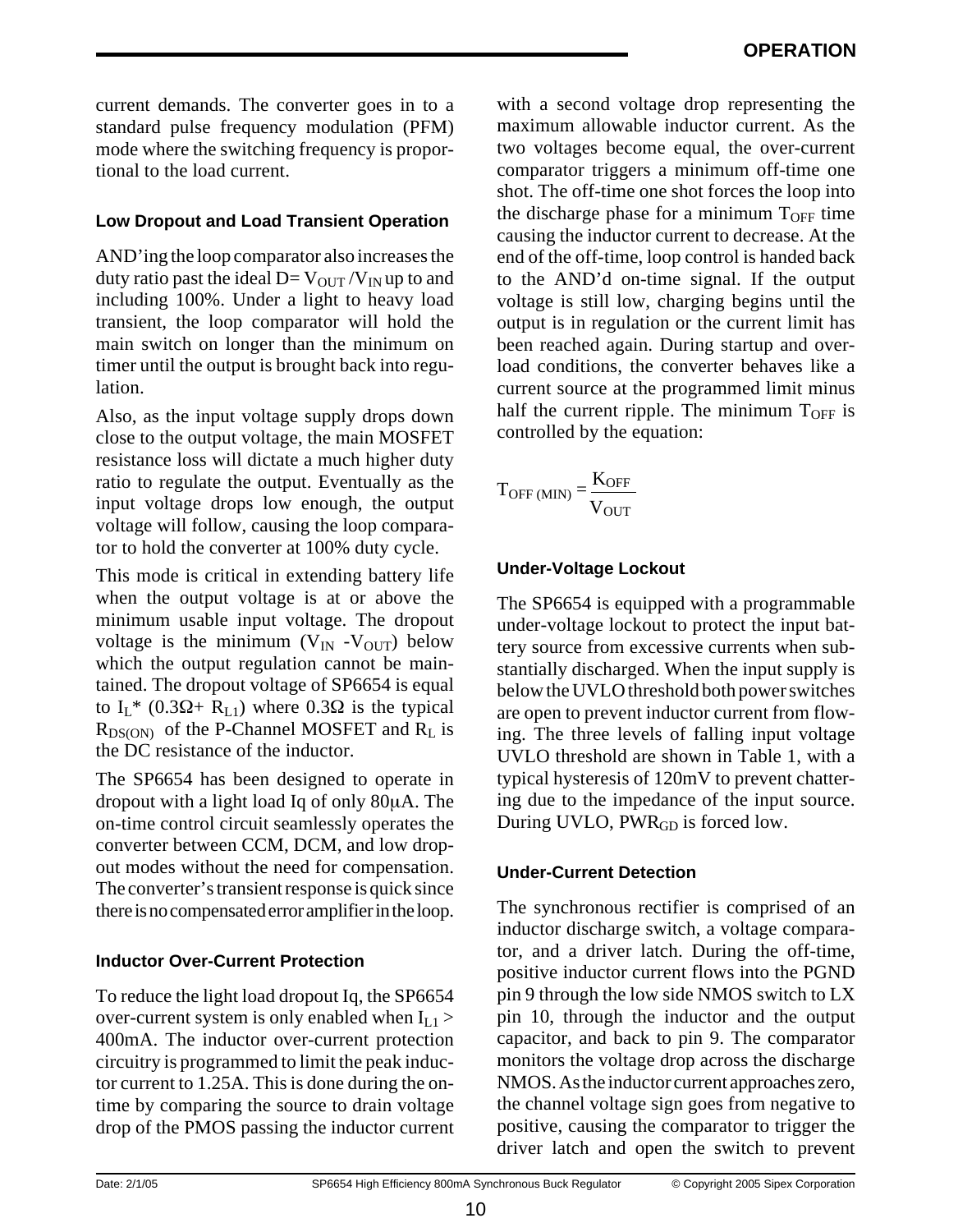inductor current reversal. This circuit along with the on-timer puts the converter into PFM mode and improves light load efficiency when the load current is less than half the inductor ripple current defined by  $K_{ON}/L$ .

#### **Shutdown/Enable Control**

The D0, D1 pins 4,5 of the device are logic level control pins that according to Table 1 shut down the converter when both are a logic low, or enables the converter when either are a logic high. When the converter is shut down, the power switches are opened and all circuit biasing is extinguished leaving only junction leakage currents on supply pins 1 and 2. After pins 4 or 5 are brought high to enable the converter, there is a turn on delay to allow the regulator circuitry to reestablish itself. Power conversion begins with the assertion of the internal reference ready signal which occurs approximately 150µs after the enable signal is received.

#### **Power Good Indicator**

A power good indicator looks at the voltage on the feedback node. When this voltage is below 0.75V, the open drain NMOS on pin 3 sinks current to ground. Tying a resistor from pin 3 to  $V_{IN}$  or  $V_{OUT}$  creates a logic level power good indicator.  $PWR<sub>GD</sub>$  is forced low when in UVLO.

#### **External Feedback Pin**

The FB pin 6 is compared to an internal reference voltage of 0.8V to regulate the SP6654 output. The output voltage can be externally programmed within the range +1.0V to +5.0V by tying a resistor from FB to ground and FB to  $V<sub>OUT</sub>$  (pin7). See the applications section for resistor selection information.

# **APPLICATION INFORMATION**

#### **Inductor Selection**

The SP6654 uses a specially adapted minimum on-time control of regulation utilizing a precision comparator and bandgap reference. This adaptive minimum on-time control has the advantage of setting a constant current ripple for a given inductor size. From the operations section it has been shown:

Inductor Current Ripple,  $I_{LR} \approx \frac{K_{ON}}{I}$  $\overline{L}$ 

For the typical SP6654 application circuit with inductor size of 10 $\mu$ H, and  $K_{ON}$  of 2V\* $\mu$ sec, the SP6654 current ripple would be about 200mA, and

would be fairly constant for different input and output voltages, simplifying the selection of components for the SP6654 power circuit. Other inductor values could be selected, as shown in Table 2 Components Selection. Using a larger value than 10µH in an attempt to reduce output voltage ripple would reduce inductor current ripple and may not produce as stable an output ripple. For larger inductors with the SP6654, which has a peak inductor current of 1.25A, most 15µH or 22µH inductors would have to be larger physical sizes, limiting their use in small portable applications. Smaller values like 6.8µH would more easily meet the 1.25A limit and come in small case sizes, and the increased inductor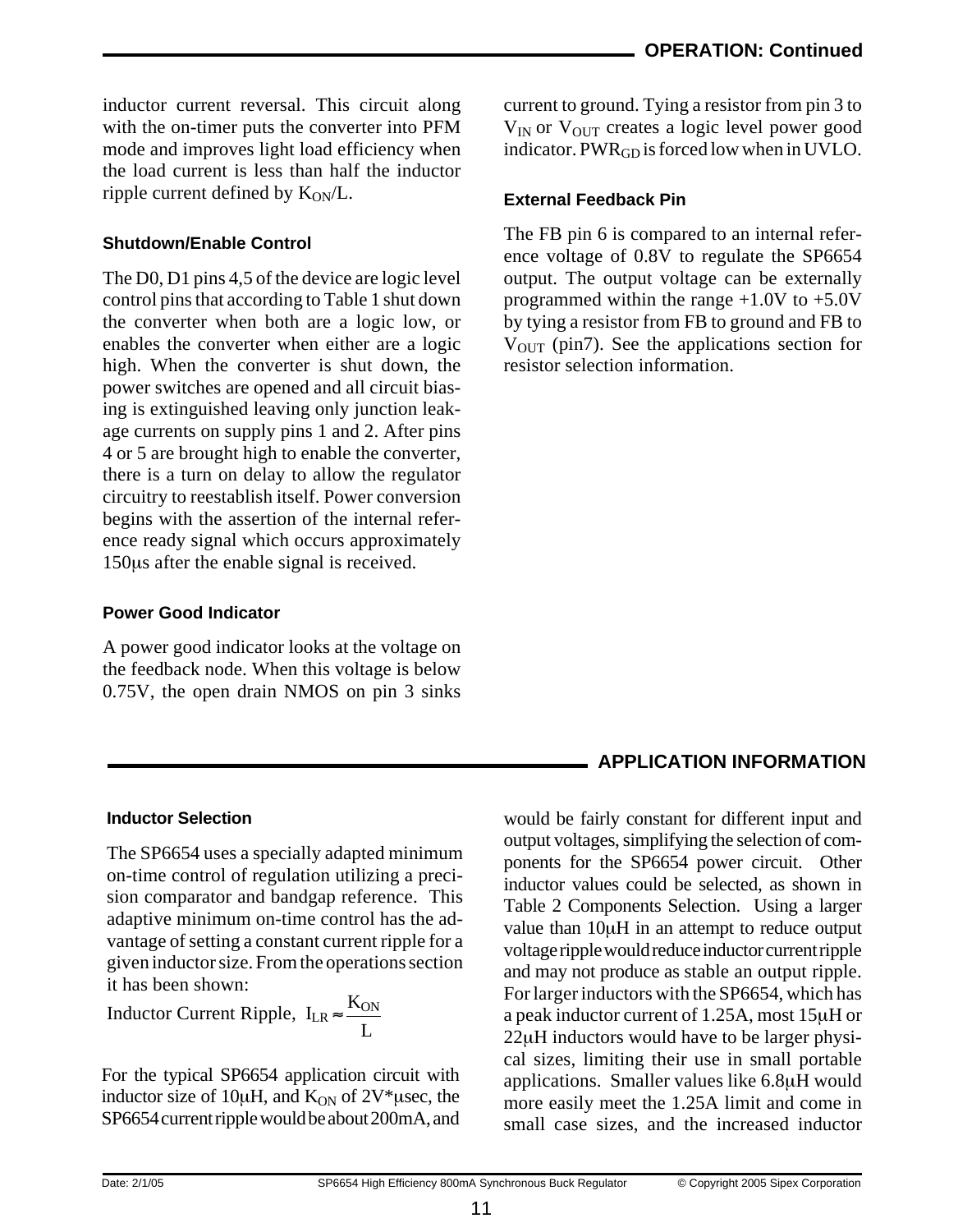current ripple of almost 300mA would produce very stable regulation and fast load transient response at the expense of slightly reduced efficiency.

Other inductor parameters are important: the inductor current rating and the DC resistance. When the current through the inductor reaches the level of  $I_{\text{SAT}}$ , the inductance drops to 70% of the nominal value. This non-linear change can cause stability problems or excessive fluctuation in inductor current ripple. To avoid this, the inductor should be selected with saturation current at least equal to the maximum output current of the converter plus half the inductor current ripple. To provide the best performance in dynamic conditions such as start-up and load transients, inductors should be chosen with saturation current close to the SP6654 inductor current limit of 1.25A.

DC resistance, another important inductor characteristic, directly affects the efficiency of the converter, so inductors with minimum DC resistance should be chosen for high efficiency designs. Recommended inductors with low DC resistance are listed in table 2. Preferred inductors for on board power supplies with the SP6654 are magnetically shielded types to minimize radiated magnetic field emissions.

## **Capacitor Selection**

The SP6654 has been designed to work with very low ESR output capacitors (listed in Table 2 Component Selection) which for the typical application circuit are 22µF ceramic, POSCAP or Aluminum Polymer. These capacitors combine small size, low ESR and good value. To regulate the output with low ESR capacitors of 0.01Ω or less, an internal ramp voltage  $V_{\text{RAMP}}$  has been added to the FB signal to reliably trip the loop comparator (as described in the Operations section).

Output ripple for a buck regulator is determined mostly by output capacitor ESR, which for the SP6654 with a constant inductor current ripple can be expressed as:

 $V_{\text{OUT}}$  (ripple) =  $I_{LR}$   $*$   $R_{ESR}$ 

For the 22µF POSCAP with 0.04Ω ESR, and a 10µH inductor yielding 200mA inductor current ripple  $I_{LR}$ , the  $V_{OUT}$  ripple would be 8mVpp. Since 8mV is a very small signal level, the actual value would probably be larger due to noise and layout issues, but this illustrates that the SP6654 output ripple can be very low indeed. To improve stability, a small ceramic capacitor,  $C_F = 22pF$ should be paralleled with the feedback voltage divider RF, as shown on the typical application schematic on page 1. Another function of the output capacitance is to hold up the output voltage during the load transients and prevent excessive overshoot and undershoot. The typical performance characteristics curves show very good load step transient response for the SP6654 with the recommended output capacitance of 22µF ceramic.

The input capacitor will reduce the peak current drawn from the battery, improve efficiency and significantly reduce high frequency noises induced by a switching power supply. The typical input capacitor for the SP6654 is 22µF ceramic, POSCAP or Aluminum Polymer. These capacitors will provide good high frequency bypassing and their low ESR will reduce resistive losses for higher efficiency. An RC filter is recommended for the  $V_{IN}$  pin 2 to effectively reduce the noise for the ICs analog supply rail which powers sensitive circuits. This time constant needs to be at least 5 times greater than the switching period, which is calculated as 1/FLP during the CCM mode. The typical application schematic uses the values of  $R_{VIN} = 10\Omega$  and  $C_{VIN} = 1 \mu F$  to meet these requirements.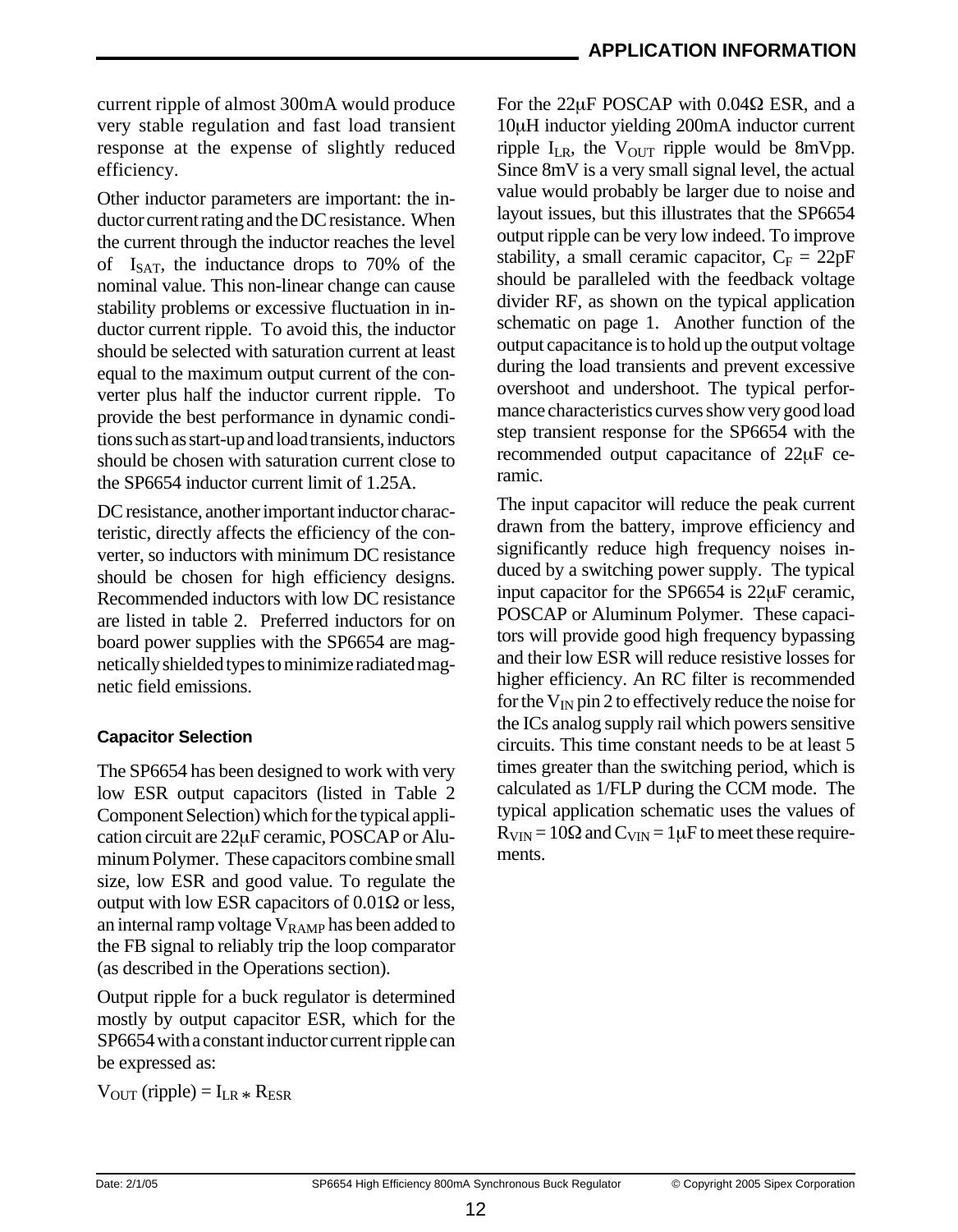| <b>INDUCTORS SURFACE MOUNT</b> |                                   |                                |               |                      |                               |             |            |         |                      |                                |                |
|--------------------------------|-----------------------------------|--------------------------------|---------------|----------------------|-------------------------------|-------------|------------|---------|----------------------|--------------------------------|----------------|
|                                |                                   |                                |               |                      | <b>Inductor Specification</b> |             |            |         |                      |                                |                |
| Inductance                     | Manufacturer/Part No.             | Series R $\Omega$              |               | $I_{SAT}$ (A)        |                               | Size        |            |         | <b>Inductor Type</b> |                                | Manufacturer   |
| $(\mu H)$                      |                                   |                                |               |                      | LxW/mm                        |             | $Ht.$ (mm) |         |                      |                                | Website        |
| 10                             | Sumida CDRH5D28-100               | 0.048                          |               | 1.30                 | $5.7 \times 5.5$              |             | 3.0        |         |                      | <b>Shielded Ferrite Core</b>   | sumida.com     |
| 10                             | TDK RLF5018T-100MR94              | 0.056                          |               | 0.94                 | 5.6 x 5.2                     |             | 2.0        |         |                      | Shielded Ferrite Core          | tdk.com        |
| 10                             | Coilcraft DO1608C-103             | 0.160                          |               | 1.10                 | $6.6 \times 4.5$              |             | 2.9        |         |                      | <b>Unshielded Ferrite Core</b> | coilcraft.com  |
| 10                             | Coilcraft LPO6013-103             |                                | 0.300<br>0.70 |                      | $6.0 \times 5.4$              |             |            | 1.3     |                      | Unshielded Ferrite Core        | coilcraft.com  |
| 6.8                            | Sumida CDRH5D28-6R8               | 0.081                          |               | 1.12                 | $4.7 \times 4.5$              |             | 3.0        |         |                      | Shielded Ferrite Core          | sumida.com     |
| 6.8                            | <b>TDK RLF5018T-6R8M1R1</b>       | 0.47                           |               | 1.10                 | $5.6 \times 5.2$              |             | 2.0        |         |                      | Shielded Ferrite Core          | tdk.com        |
| 6.8                            | Coilcraft DO1608C-682             | 0.130                          |               | 1.20                 | $6.6 \times 4.5$              |             | 2.9        |         |                      | Unshielded Ferrite Core        | coilcraft.com  |
| 6.8                            | Coilcraft LPO6013-103             | 0.200                          |               | 0.60                 | $6.0 \times 5.4$              |             |            | 1.3     |                      | Unshielded Ferrite Core        | coilcraft.com  |
|                                | <b>CAPACITORS - SURFACE MOUNT</b> |                                |               |                      |                               |             |            |         |                      |                                |                |
|                                |                                   | <b>Capacitor Specification</b> |               |                      |                               |             |            |         |                      |                                |                |
| Capacitance                    | Manufacturer/Part No.             | <b>ESR</b>                     |               | <b>RippleCurrent</b> |                               | <b>Size</b> |            | Voltage |                      | Capacitor Type                 | Manufacturer   |
| $(\mu F)$                      |                                   | $\Omega$ (max)                 |               | (A) $@$ 45 $°C$      | $LxW(mm)$ Ht. (mm)            |             |            | (V)     |                      |                                | Website        |
| 22                             | TDK C3216X5R0J226M                | 0.002                          |               | 3.00                 | $3.2 \times 1.6$              |             | 1.6        | 6.3     |                      | <b>X5R Ceramic</b>             | tdk.com        |
| 22                             | SANYO 6APA22M                     | 0.040                          |               | 1.90                 | $7.3 \times 4.3$              | 2.0         |            | 6.3     |                      | <b>POSCAP</b>                  | sanyovideo.com |
| 47                             | TDK C3225X5R0J46M                 | 0.002                          |               | 4.00                 | $3.2 \times 1.6$              |             | 1.6        | 6.3     |                      | X5R Ceramic                    | tdk.com        |
| 47                             | SANYO 6TPA47M                     | 0.040                          |               | 1.90                 | $6.0 \times 3.2$              |             | 2.8        | 6.3     |                      | <b>POSCAP</b>                  | sanyovideo.com |

Note: Components highlighted in bold are those used on the SP6654 Evaluation Board.

*Table 2 Component Selection*

#### **Output Voltage Program**

The output voltage is programmed by the external divider, as shown in the typical application circuit on page 1. First pick a value for  $\overline{R}_I$  that is no larger than 300K. Too large a value of  $R_I$  will reduce the AC voltage seen by the loop comparator since the internal FB pin capacitance can form a low pass filter with  $R_F$  in parallel with  $R_I$ . The formula for  $R_F$  with a given  $R_I$  and output voltage is:

$$
R_F = (\frac{V_{OUT}}{0.8V} - 1) \cdot R_I
$$

#### **Output Voltage Ripple Frequency**

An important consideration in a power supply application is the frequency value of the output ripple. Given the control technique of the SP6654 (as described in the operations section), the frequency of the output ripple will vary when in light to moderate load in the discontinuous or PFM mode. For moderate to heavy loads greater than about 100mA inductor current ripple, (for the typical 10µH inductor application on 100mA is half the 200mA inductor current ripple), the output ripple frequency will be fairly constant. From the operations section, this maximum loop frequency in continuous conduction mode is:

$$
F_{LP} \approx \frac{1}{K_{ON}} * \frac{V_{OUT}}{V_{IN}} * (V_{IN} - V_{OUT})
$$

Data for loop frequency, as measured from output voltage ripple frequency, can be found in the typical performance curves.

#### **Layout Considerations**

Proper layout of the power and control circuits is necessary in a switching power supply to obtain good output regulation with stability and a minimum of output noise. The SP6654 application circuit can be made very small and reside close to the IC for best performance and solution size, as long as some layout techniques are taken into consideration. To avoid excessive interference between the SP6654 high frequency converter and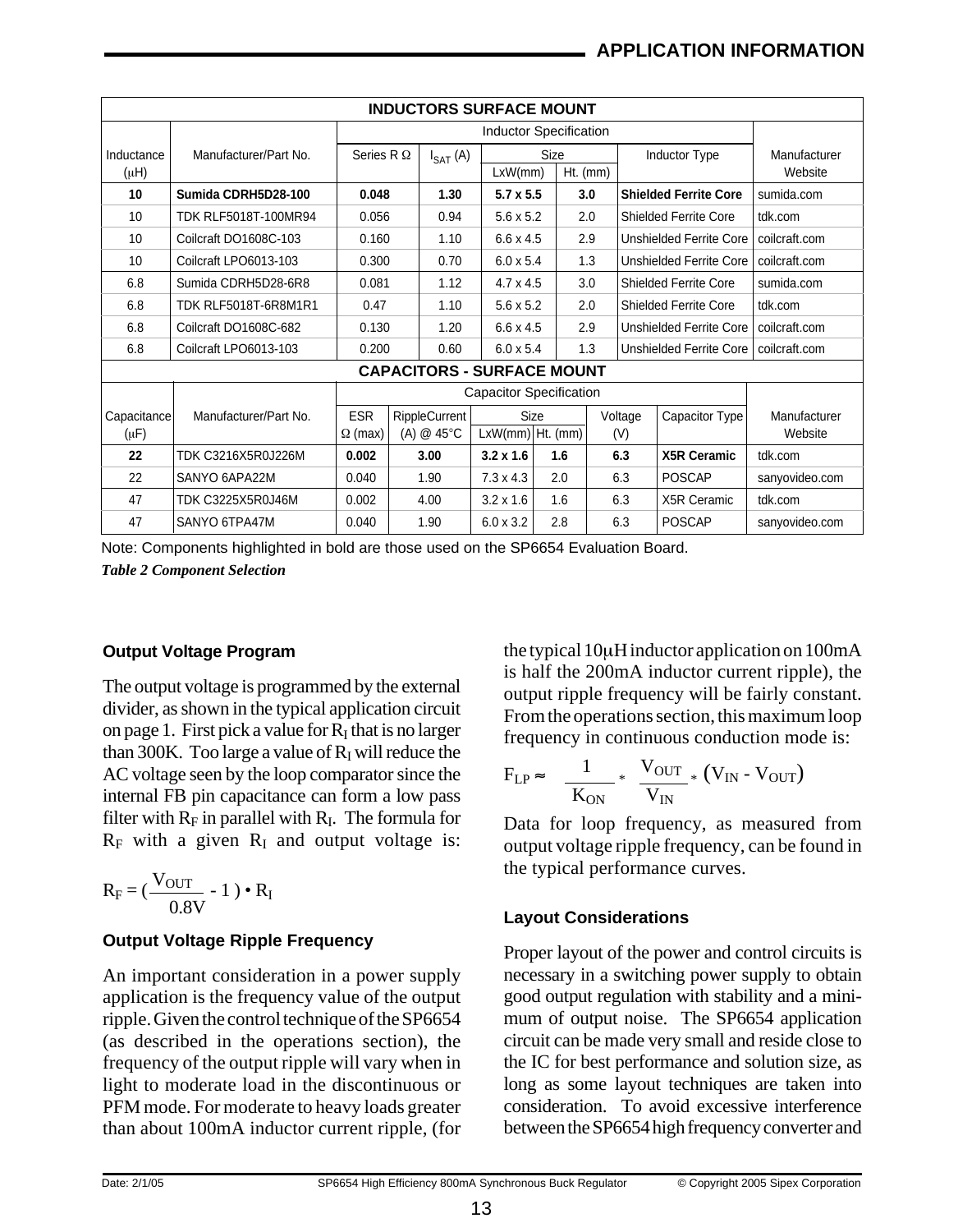#### **APPLICATION INFORMATION**

the other active components on the board, some rules should be followed. Refer to the typical application schematic on page 1 and the sample PCB layout shown in the following figures to illustrate how to layout a SP6654 power supply.

Avoid injecting noise into the sensitive part of circuit via the ground plane. Input and output capacitors conduct high frequency current through the ground plane. Separate the control and power grounds and connect them together at a single point. Power ground plane is shown in the figure titled PCB top sample layout and connects the ground of the  $C<sub>OUT</sub>$  capacitor to the ground of the

 $C_{\text{IN}}$  capacitor and then to the PGND pin 10. The control ground plane connects from pin 9 GND to ground of the  $C_{VIN}$  capacitor and the  $R_I$  ground return of the feedback resistor. These two separate control and power ground planes come together in the figure titled PCB top sample layout where SP6654 pin 9 GND is connected to pin 10 PGND. Power loops on the input and output of the converter should be laid out with the shortest and widest traces possible. The longer and narrower the trace, the higher the resistance and inductance it will have. The length of traces in series with the capacitors increases its ESR and ESL and reduces their effectiveness at high frequencies. Therefore, put the  $1\mu$ F bypass capacitor as close to the V<sub>IN</sub> and GND pins of the converter as possible, the 22µF  $C_{IN}$  close to the  $P_{VIN}$  pin and the 22 $\mu$ F output capacitor as close to the inductor as possible. The external voltage feedback network  $R_F$ ,  $R_I$  and feedforward capacitor  $C_F$  should be placed very close to the FB pin. Any noise traces like the LX pin should be kept away from the voltage feedback network and separated from it by using power ground copper to minimize EMI.



*Figure 19. SP6654 PCB Component Sample Layout Figure 20. SP6654 PCB Top Sample Layout*



*Figure 21. SP6654 PCB Bottom Sample Layout*

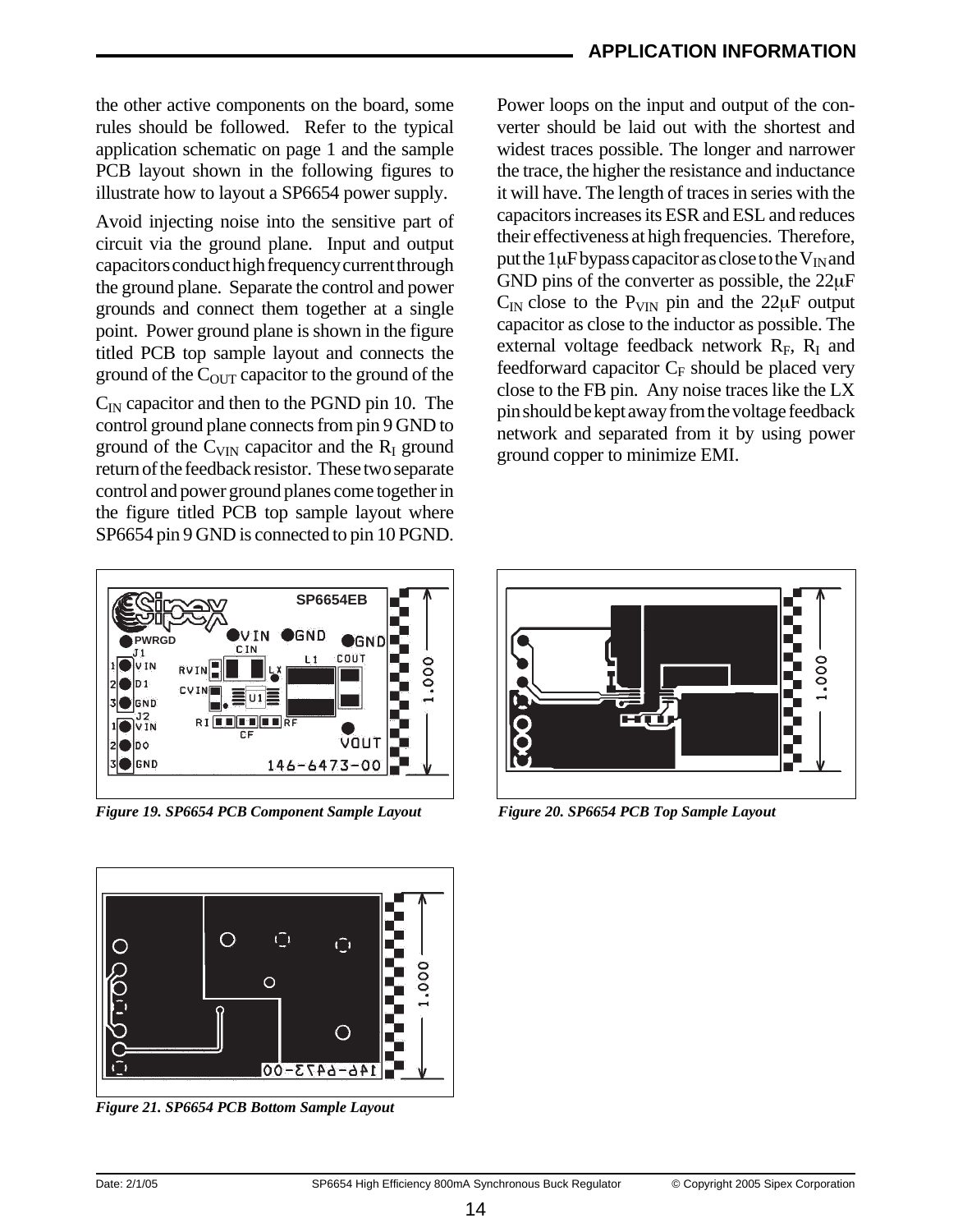

 $\tilde{\varnothing}$ R1 R  $\begin{array}{ccc} \overbrace{12} & \overbrace{1} & \overbrace{1} & \overbrace{1} & \overbrace{1} & \overbrace{1} & \overbrace{1} & \overbrace{1} & \overbrace{1} & \overbrace{1} & \overbrace{1} & \overbrace{1} & \overbrace{1} & \overbrace{1} & \overbrace{1} & \overbrace{1} & \overbrace{1} & \overbrace{1} & \overbrace{1} & \overbrace{1} & \overbrace{1} & \overbrace{1} & \overbrace{1} & \overbrace{1} & \overbrace{1} & \overbrace{1} & \overbrace{1} & \overbrace{1} & \overbrace{1} & \overbrace{1} & \over$  $\ddagger$ Ø1 Ø Seating Plane L L1 B  $B$ 

Pin #1 indentifier must be indicated within this shaded area (D/2 \* E1/2)

| 10 Pin MSOP JEDEC MO-187 (BA) Variation |            |            |            |  |  |  |  |
|-----------------------------------------|------------|------------|------------|--|--|--|--|
| <b>SYMBOL</b>                           | <b>MIN</b> | <b>NOM</b> | <b>MAX</b> |  |  |  |  |
| A                                       |            |            | 1.1        |  |  |  |  |
| A1                                      | 0          |            | 0.15       |  |  |  |  |
| A <sub>2</sub>                          | 0.75       | 0.85       | 0.95       |  |  |  |  |
| b                                       | 0.17       |            | 0.27       |  |  |  |  |
| C                                       | 0.08       |            | 0.23       |  |  |  |  |
| D                                       | 3.00 BSC   |            |            |  |  |  |  |
| E                                       | 4.90 BSC   |            |            |  |  |  |  |
| E1                                      | 3.00 BSC   |            |            |  |  |  |  |
| e                                       | 0.50 BSC   |            |            |  |  |  |  |
| e1                                      | 2.00 BSC   |            |            |  |  |  |  |
|                                         | 0.4        | 0.8        |            |  |  |  |  |
| L1                                      | 0.95 REF   |            |            |  |  |  |  |
| L2                                      | 0.25 BSC   |            |            |  |  |  |  |
| N                                       | 10         |            |            |  |  |  |  |
| R                                       | 0.07       |            |            |  |  |  |  |
| R1                                      | 0.07       |            |            |  |  |  |  |
| Ø                                       | 00<br>80   |            |            |  |  |  |  |
| ø1                                      | 00         |            | 150        |  |  |  |  |

Note: Dimensions in (mm)



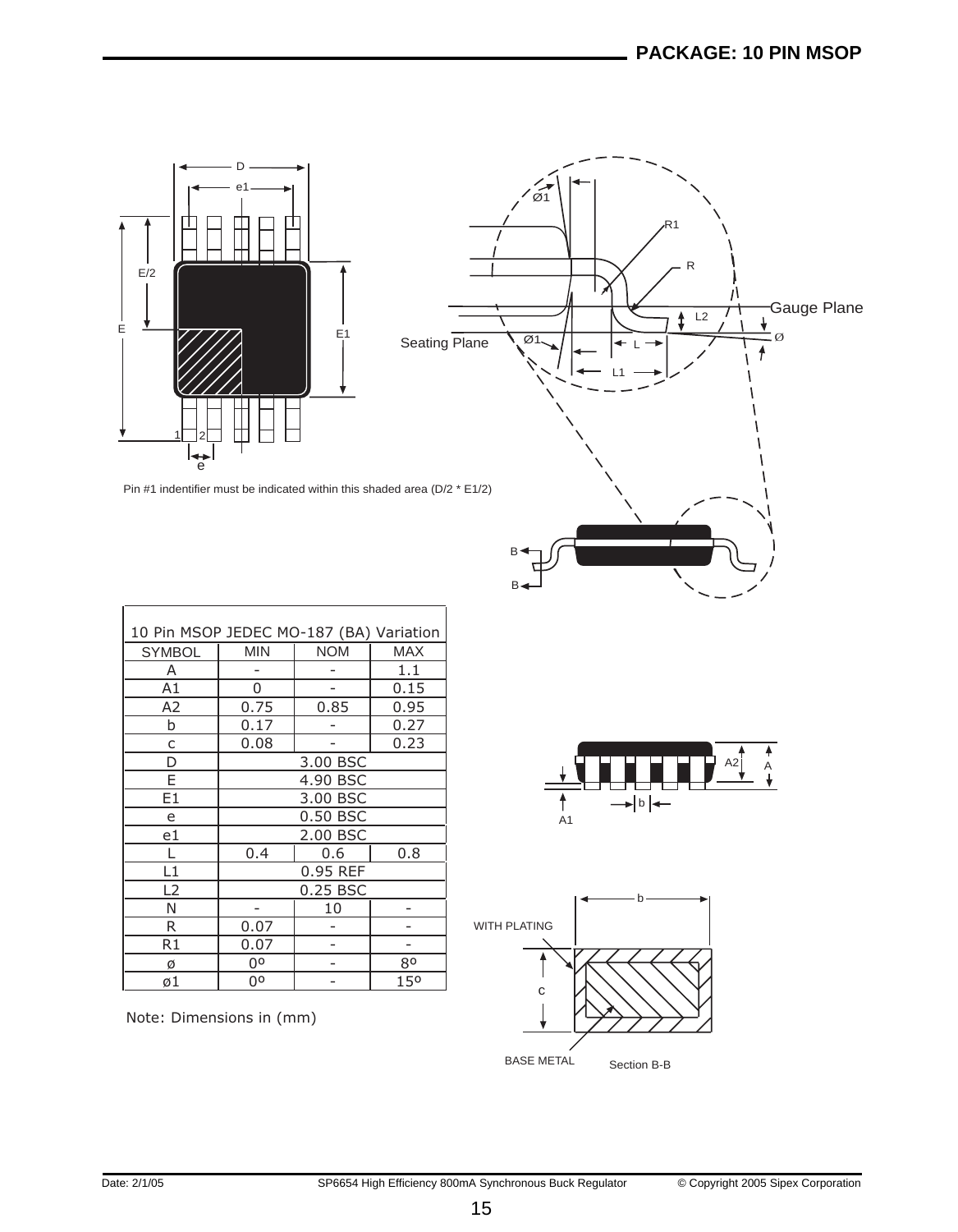

Note: Dimensions in (mm)



E2